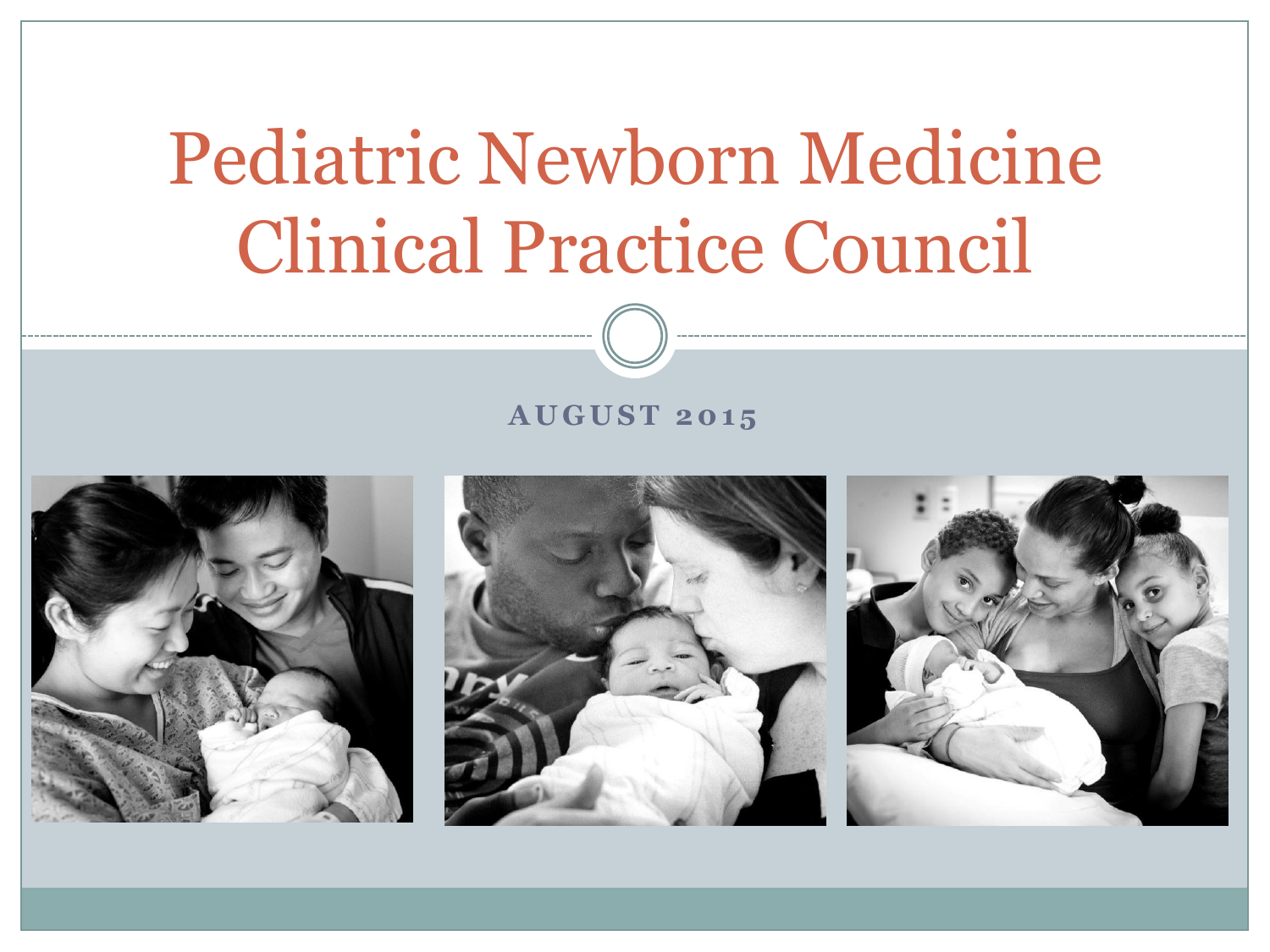# Establishing Standardized Clinical Care

## Challenge:

 To provide care to newborns and their families, that is uniformly excellent, consistent and evidence based in a complex clinical setting

## Solution:

 To develop a Clinical Practice Council, made up of multidisciplinary caregivers, to create clinical practice guidelines via a process that is rigorous, inclusive, transparent and facile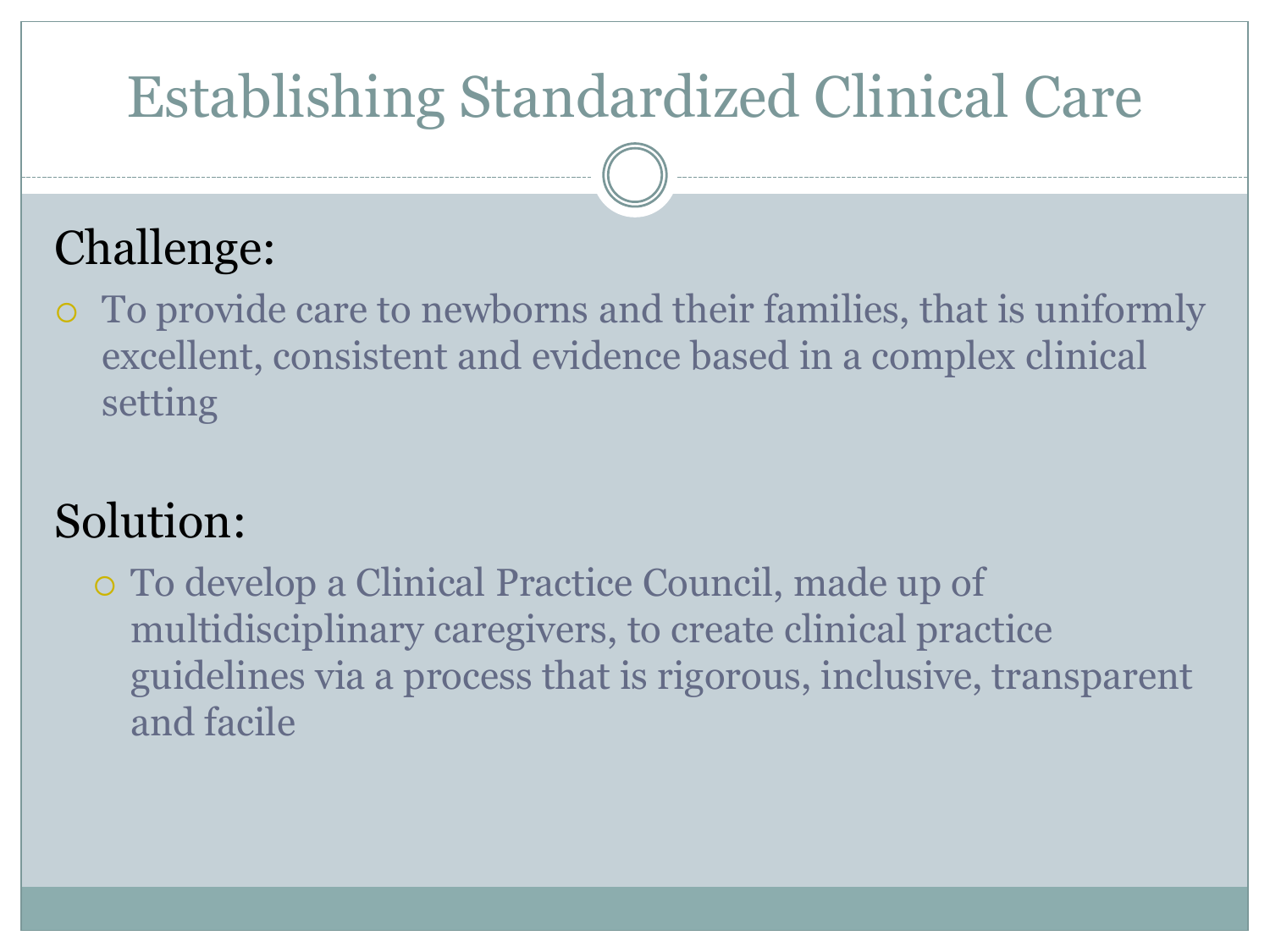## Clinical Practice Guidelines: What, Why, How

### WHAT

Institute of Medicine defines clinical practice guidelines as, "systematically developed statements to assist clinician and patient decisions about appropriate health care for specific clinical circumstances." (IOM, 1992)

### WHY

These guidelines will assist the clinical team to provide optimal care for a specific clinical circumstance. The clinical practice guidelines (CPGs) implemented will ensure that the care provided in our NICU, newborn nurseries, and in the Center for Labor and Birth is uniformly excellent, consistent and evidence based.

The CPGs will be documents that are reviewed and revised regularly based on new findings from the literature and ongoing monitoring via quality improvement or research activities.

#### HOW

*Department of Pediatric Newborn Medicine Clinical Practice Council*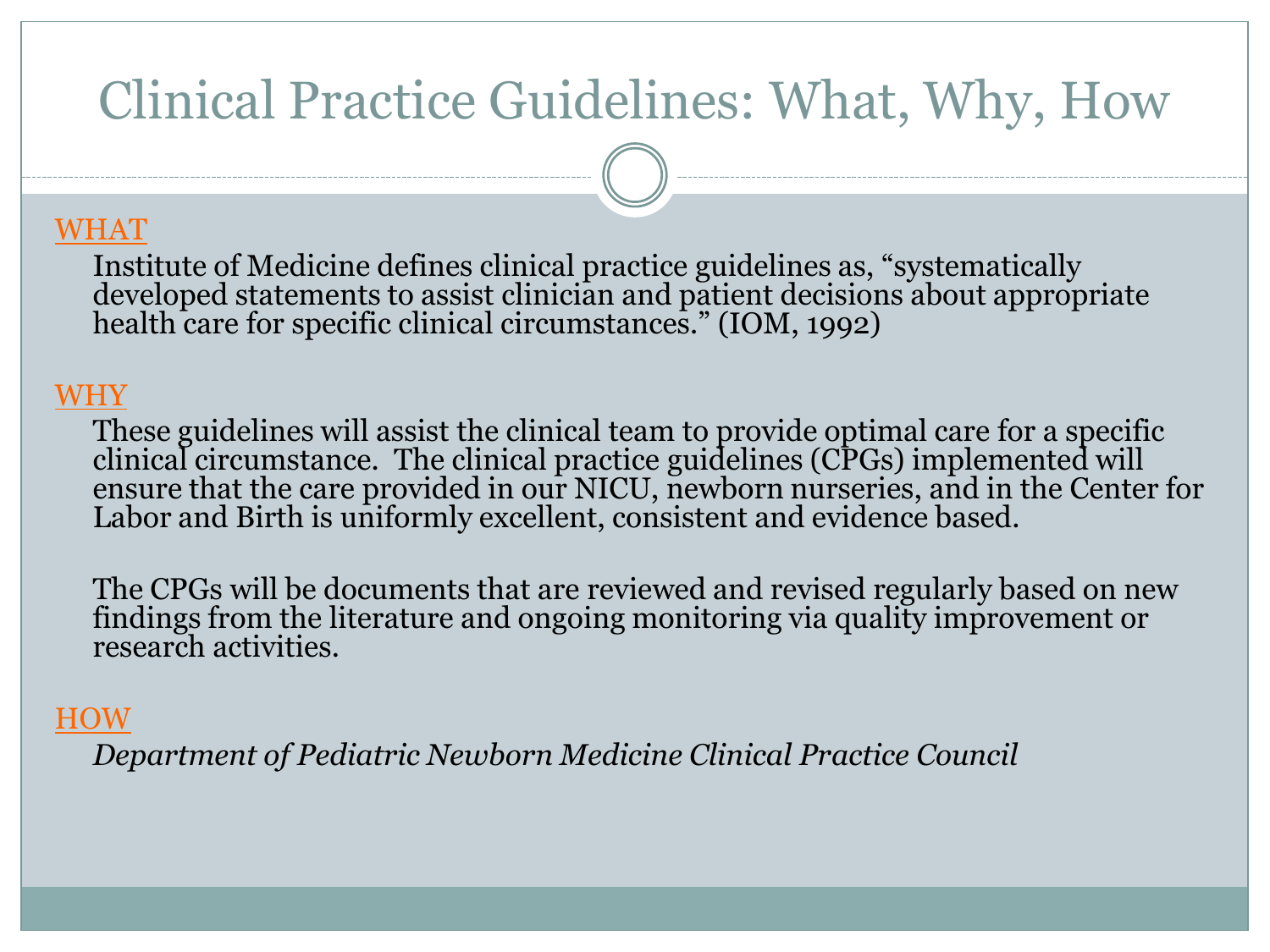## The Two Types of Documents that Emerge from the Clinical Practice Council

### **Clinical Practice Guideline (Track 1)**

- A multidisciplinary team creates a guideline to approach a specific aspect of newborn clinical care. This document is 1) approved by the CPC for review and 2) is sent out for a Staff Review period for department-wide feedback prior to implementation
- This document is evidence based and should be followed for the majority of infants who require the clinical care encompassed by the guideline (inclusion and exclusion criteria will often be included)
- When clinical judgment and / or new evidence favors an alternative plan of care, the rationale for deviation should be communicated among the team members and documented in the patient's medical record.

### **Clinical Practice Policy (Track 2)**

- These documents are developed by a smaller team or a few individuals with specific expertise on an aspect of newborn care.
- These documents are evidence based and approved by the CPC membership, but do not require a Staff Review period as they typically encompass a more specific aspect of practice where less variability is anticipated.
- The CPP does not include the clinical judgment language in the preamble to the document. This is not because clinical judgment is not necessary, but because the CPP is a "*policy*" document, where there should be little to no variation in practice.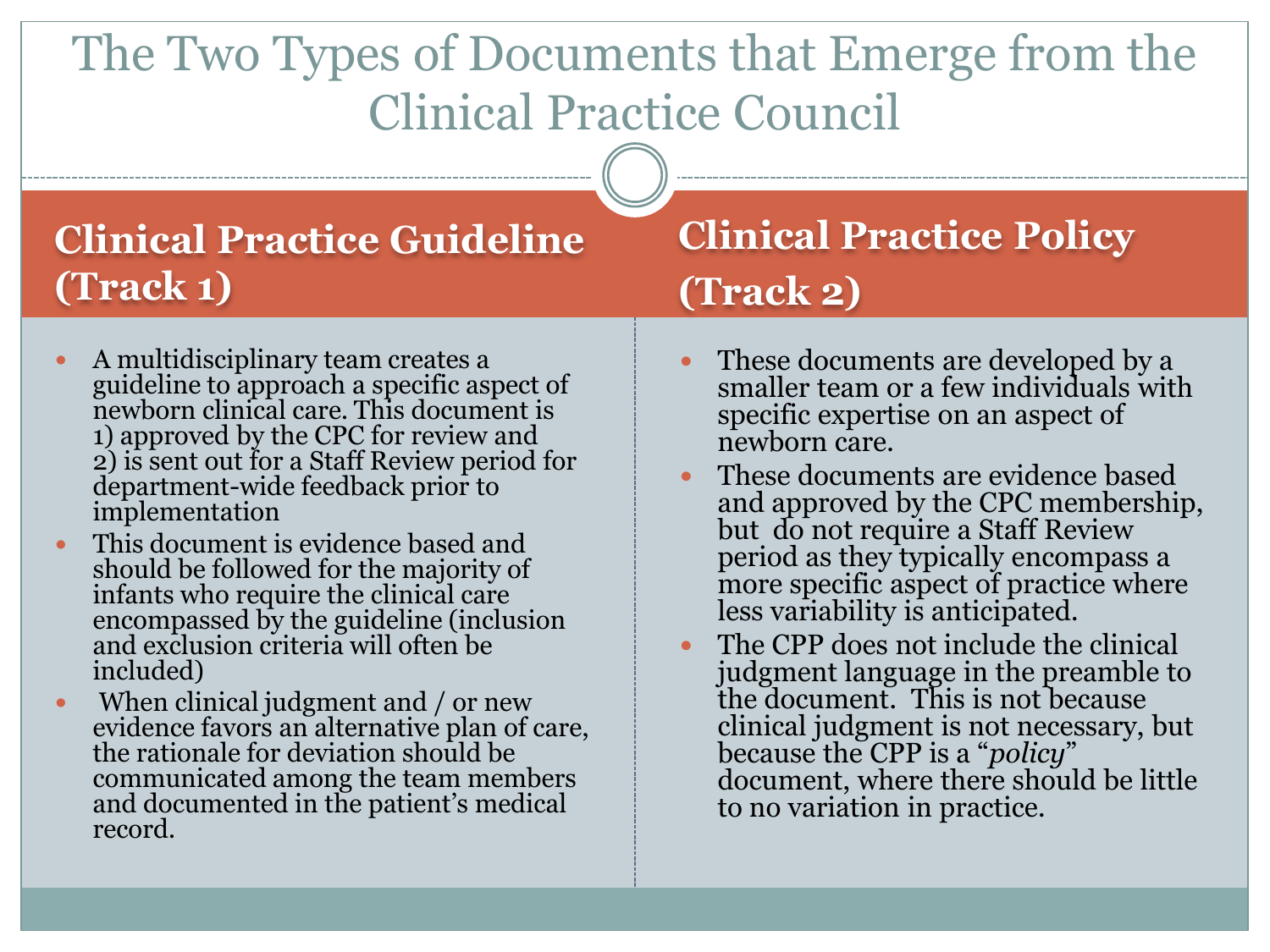## CPC Committee Membership- BWH

- Susan Caffery (or designee): Kate McGovern, Ginny Silva (L&D Nursing)
- Margaret Chisholm (SW)
- Marianne Cummings (or designee): Julianne Mazzawi, Christina Meehan, Rita Patnode (NICU Nursing)
- Deirdre Ellard (Nutrition)
- Maureen Fagan (CWN Nursing Leadership)
- Kerry Franey (representative from CWN PPG Committee)
- Keith Hirst (RRT)
- Terrie Inder (Chair)
- Lise Johnson (Division Chief- Well Baby Pediatrics)
- Paul Lerou (Neonatology, NICU Medical Director)
- Joan McColgan (or designee): Marty Doherty, Claire Zaya (Postpartum/Well-Baby Nursing)
- Chris McPherson (Pharmacy)
- Gayle Schumacher (Parent specialist)
- Nicole Smith (Therapy Services)
- Linda Van Marter (Vice Chair)

Chair: Kate Gregory Project Manager: Olivia Rodriguez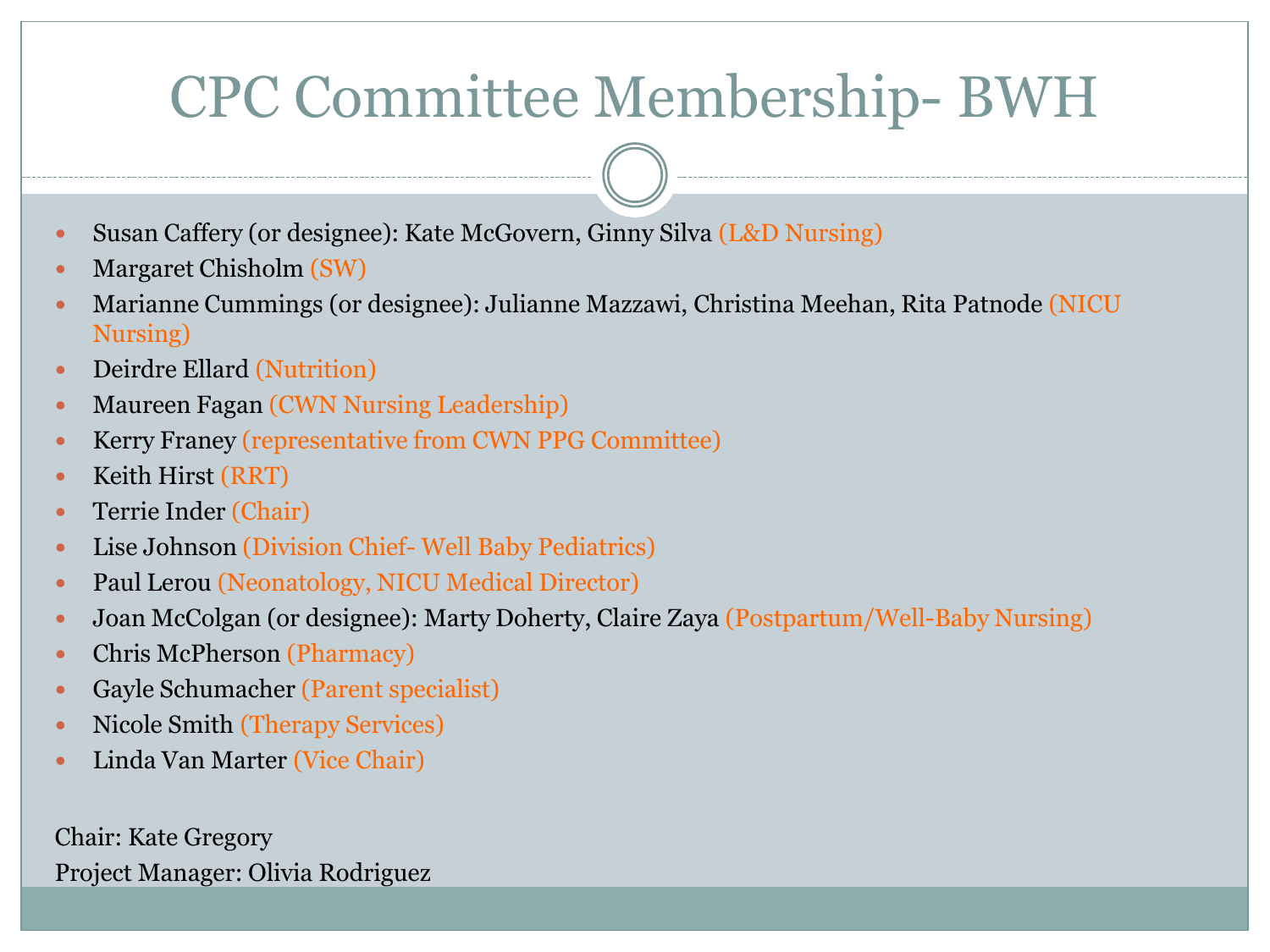### Input to the CPC is interdisciplinary and represents all stakeholders on CWN.

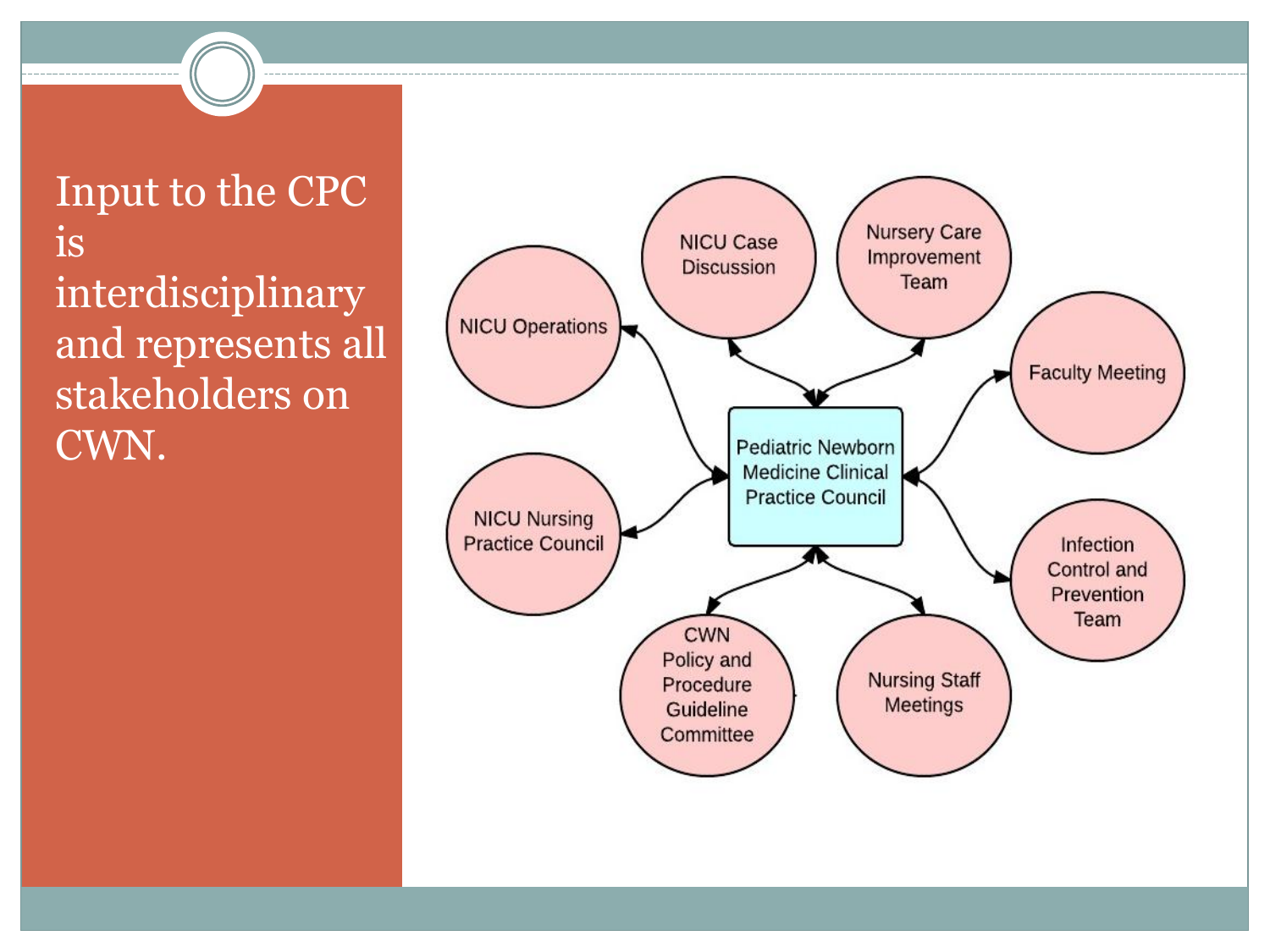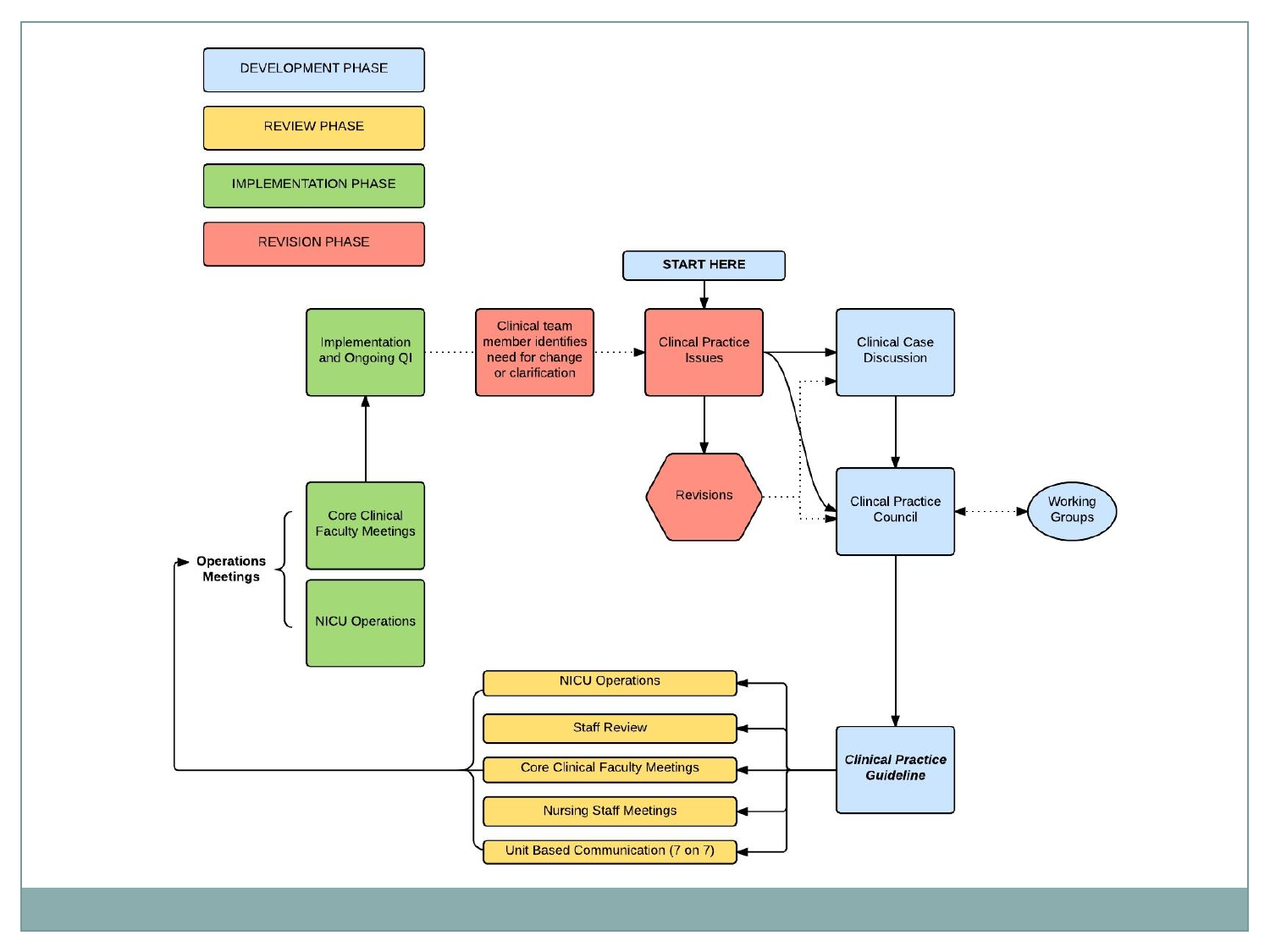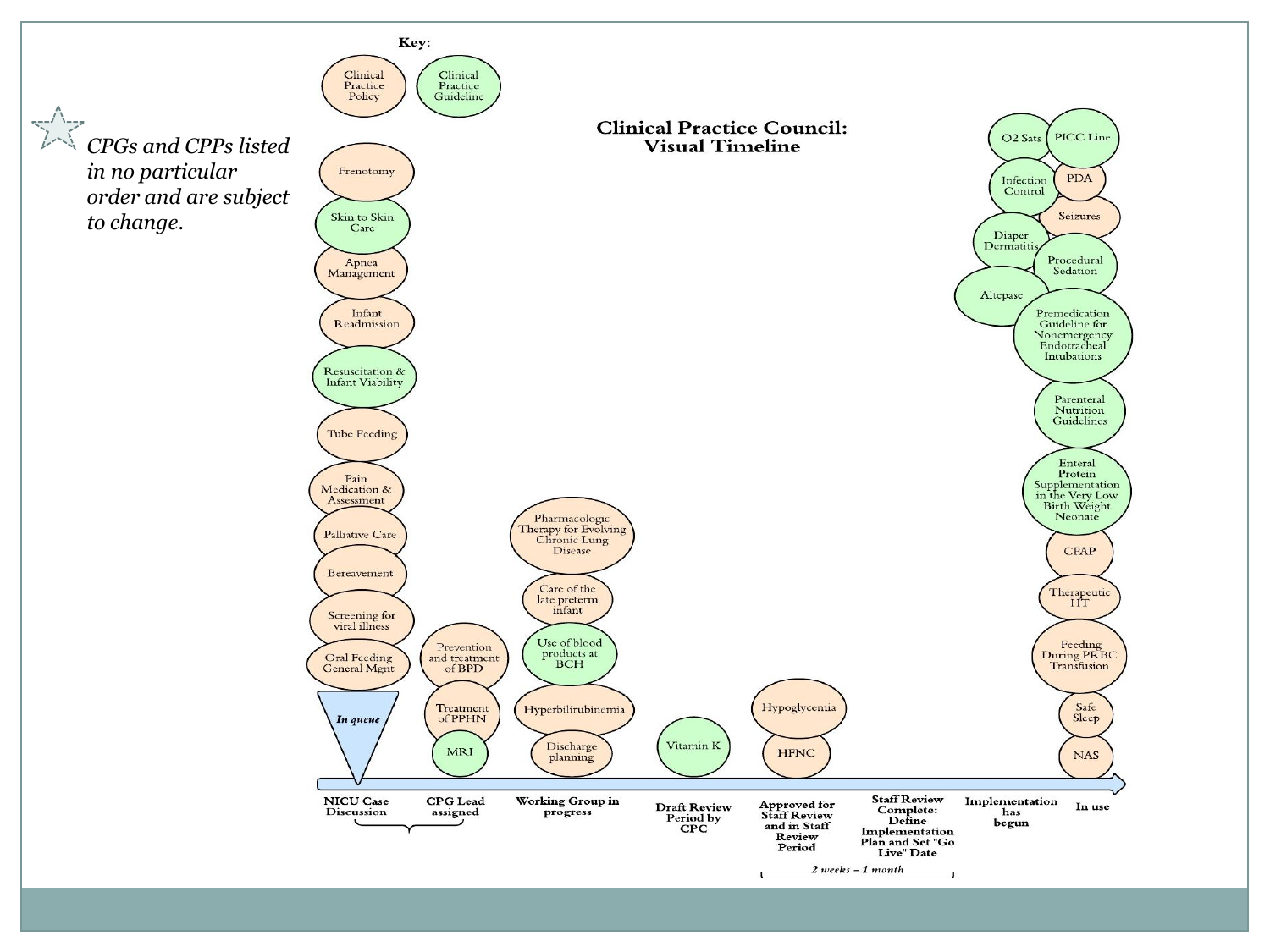## List of Guidelines Completed: As of August 2015

## **Clinical Practice Guideline (Track 1)**

- 1. Feeding During Packed Red Blood Cell (PRBC) Transfusion
- 2. Care of the Neonate with Neonatal Abstinence Syndrome
- 3. Continuous Positive Airway Pressure (CPAP) in the Birthing Rooms and NICU
- 4. Therapeutic Hypothermia
- 5. Pharmacologic and Surgical Therapy for Hemodynmically Significant Patent Ductus Arteriosus (PDA)
- 6. Infant Sleep and Therapeutic **Positioning**
- 7. Neonatal Seizures

## **Clinical Practice Policy (Track 2)**

- 1. Target O2 Sats for Infants in the NICU
- 2. Administration of Alteplase via a Peripherally Inserted Central Catheter (PICC)
- 3. Peripherally Inserted Central Catheter (PICC) Insertion
- 4. Diaper Dermatitis
- 5. Enteral Protein Supplementation in Human Milk-fed Very Low Birth Weight Infants
- 6. Premedication for Nonemergent Endotracheal Intubations
- 7. Procedural Sedation
- 8. Infection Control